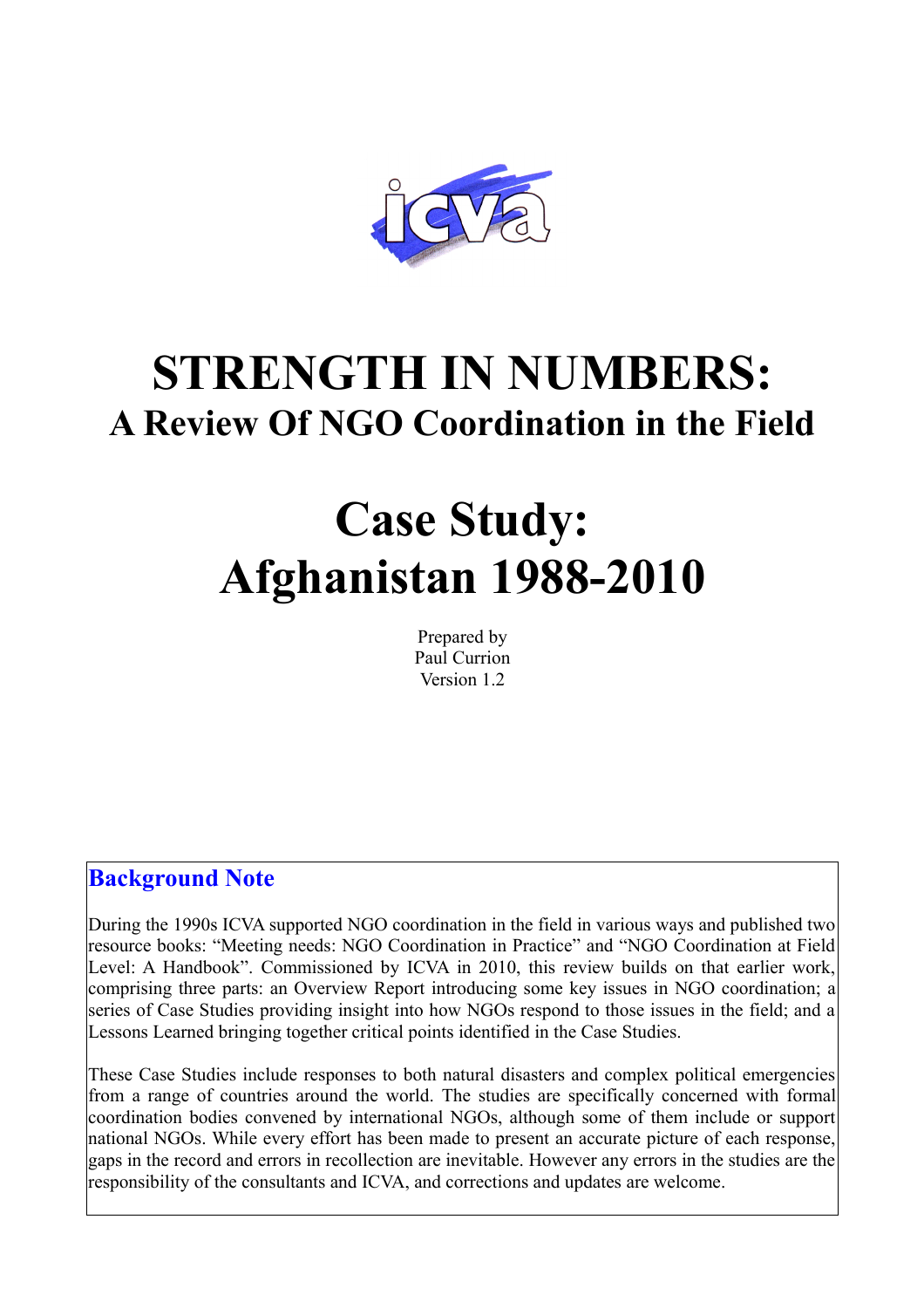## **Background**

Following the signing of the Geneva Accords on Afghanistan in April 1988 and the subsequent withdrawal of Soviet military forces, the United Nations Office for Coordination in Afghanistan (UNOCA, changed to UNOCHA in 1993) was formed to administer the Afghanistan Emergency Trust Fund established by the UN Secretary-General. UNOCA quickly opened offices in Kabul, Islamabad and Peshawar, while the UN agencies – which had limited their activities to areas under the control of the Kabul government during the war – now sought to expand their coverage.

At this point international NGOs dominated service provision within Afghanistan through crossborder networks which had taken years to build. By 1997-1999, 75% of a total NGO expenditure of \$376.4 million was managed by 45 NGOs out of an estimated 300 NGOs working in the country. On the other hand, international NGO primacy had lead to a relatively weak national NGO community, and coordination between NGOs was weak. There had been some attempts to improve coordination, the best known example being the Coordination of Health Committees in Peshawar, which sought to agree standards for drug lists, medical training, and related issues.

One thing that united NGOs working in Afghanistan was a strong sense of independence which had developed in the absence of both government and UN presence. The UN Humanitarian Coordinator asked ICVA to send a mission to set up an NGO coordination function, but before that around 40 international and national NGOs came together independently in a series of meetings in Peshawar. A steering committee was formed, and statutes drawn up for a new coordination body, and on  $20<sup>th</sup>$ August 1988 the Agency Coordination Body for Afghanistan (ACBAR) was formed.

## **The Proliferation of Coordination**

Before 2001 – and especially before 1996 when there was essentially no government – ACBAR played a key role in setting policy and standards – for example in health, education and agriculture, all of which had sub-committees within the ACBAR structure. These sub-committees were open to all, and UN agencies and non-ACBAR NGOs frequently attended; however they varied in terms of performance depending on leadership, with health being the most active and effective. A month after the formation of ACBAR, the Southwestern Afghanistan and Baluchistan Agency for Coordination (SWABAC) was formed in Quetta by 12 national NGOs working in the south of Afghanistan (currently it has 40 members). The main purpose of both organizations was to coordinate NGOs for the purposes of preparing for an eventual repatriation of the refugees and a reconstruction of Afghanistan.

The Afghan NGOs' Coordination Bureau (ANCB) was formed in 19991 to develop national NGO capacity (although some of its 180 members are also members of ACBAR), and another two bodies followed: the Islamic Coordination Council (established in 1986) and the NGO Coordination Body (established in 1995 in Herat). A variety of network organisations were also formed over the years, including the Afghan Women's Network (AWN, formed in 1996) and the Afghan Civil Society Forum (formed in 2001). NGO consortia also met outside Afghanistan, such as the British Agencies Afghanistan Group (BAAG, comprising 27 major British and Irish NGOs), the European NGOs Network for Afghanistan (ENNA), and the US-based Afghanistan Reconstruction Working Group. Unlike ACBAR, however, some of the national NGO coordinating bodies such as ANCB and AWN became involved in fundraising on behalf of their memberships.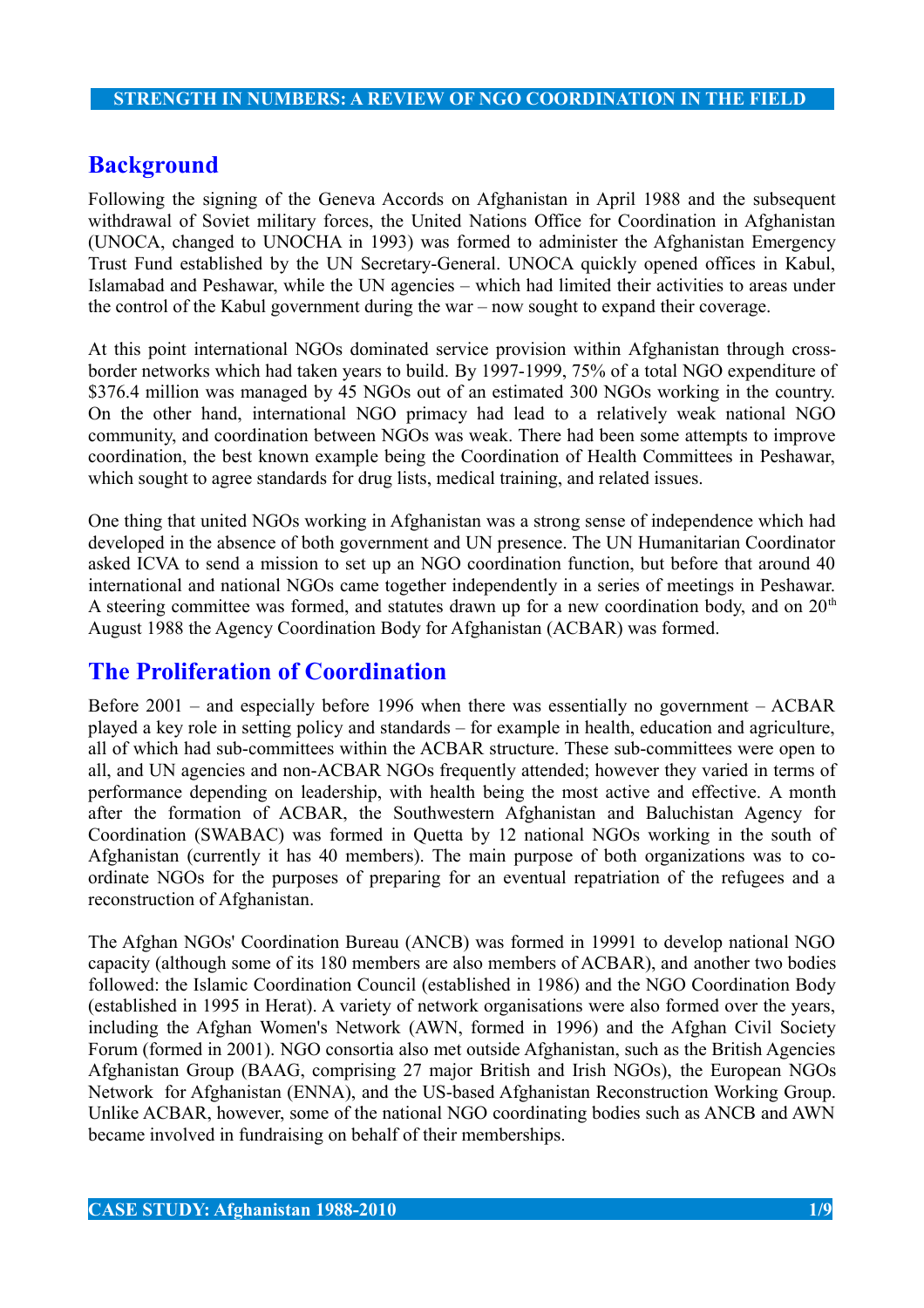The fact that ACBAR, and particularly its sub-committees, were based in Peshawar, was a cause of frustration for some NGOs working from inside Afghanistan. In the late 1990s ACBAR as a body was expelled completely from Kabul by Taliban; to fill the gap, several NGOs based in Kabul created the NGO Forum as an open meeting to ensure information exchange. The Forum was run by 6 executives; MedAir chaired the first term, although the chair rotated every six months. Tension between NGOs based in Kabul and those in Peshawar was resolved when ACBAR absorbed the NGO Forum when its Head Office opened in Kabul in 2002. This has been the only successful example of bringing the various NGO coordination bodies into alignment; other attempts to bring the various coordination bodies together have failed.

Such failures were at least partly due to INGOs not fully understanding the political dynamics between Afghan NGOs, since many national NGOs (and some international NGOs) were members of more than one such body. While ACBAR has consistently been the strongest voice in NGO advocacy both nationally and internationally, this proliferation means that Afghanistan is often held up as an example of the difficulties of coordinating NGOs. It is worth noting, however, that the profusion of NGO coordination mechanisms is mirrored by a similar trend the UN/donor structures that have been established over the years.

## **"Coordination" from the Top Down**

In addition to efforts amongst NGOs to coordinate their own activities, from 1997 onwards the UN and donors introduced a number of reforms. NGOs played a role in some of the bodies created by these reforms but many NGOs were concerned by the direction of the reforms. In particular, attempts to achieve coherence between political, humanitarian and human rights efforts through the innovative Strategic Framework and Principled Common Programming approaches were perceived by NGOs as potentially reducing their programme flexibility and compromising humanitarian principles. One particularly relevant body was the Afghanistan Programming Body (APB), on which ACBAR and SWABAC were both represented. With secretariat support from UNOCHA, the APB met in Islamabad on a bimonthly basis to provide strategic guidance for programming. NGOs were concerned that the APB focused too much on the annual UN Consolidated Appeal Process, and ACBAR members were concerned to reform the body to ensure that it followed through on sectoral commitments; this was agreed in 1999 with the formation of sectoral sub-committees.

These efforts were also seen by the NGO community as an attempt by the UN to create a leadership position for itself without necessarily having the authority to do so. Although there were questions about how to ensure the participation of and representation for the NGO community in the Strategic Framework process, ACBAR was able to send representatives to key meetings who could report back to the ACBAR General Assembly. The Strategic Framework debate exposed a key tension between the concept of strategic coordination as conceived by the UN and sectoral coordination as conceived by the NGO community.

At the same time, the rise to power of the Taliban, culminating in the taking of Kabul in 1996, meant that for the first time in many years there was a central authority which NGOs had to deal with, albeit one with limited reach and capacity. As a result ACBAR moved into a negotiating role, struggling with the policy issues raised by the Taliban stance on key development issues, such as whether to support boys-only education with limited success. In some cases a more active role was required, such as the 1998 expulsion of INGOs from Kabul by the Taliban; with mediation by the UN, ACBAR sent three representatives to negotiate the return to Kabul.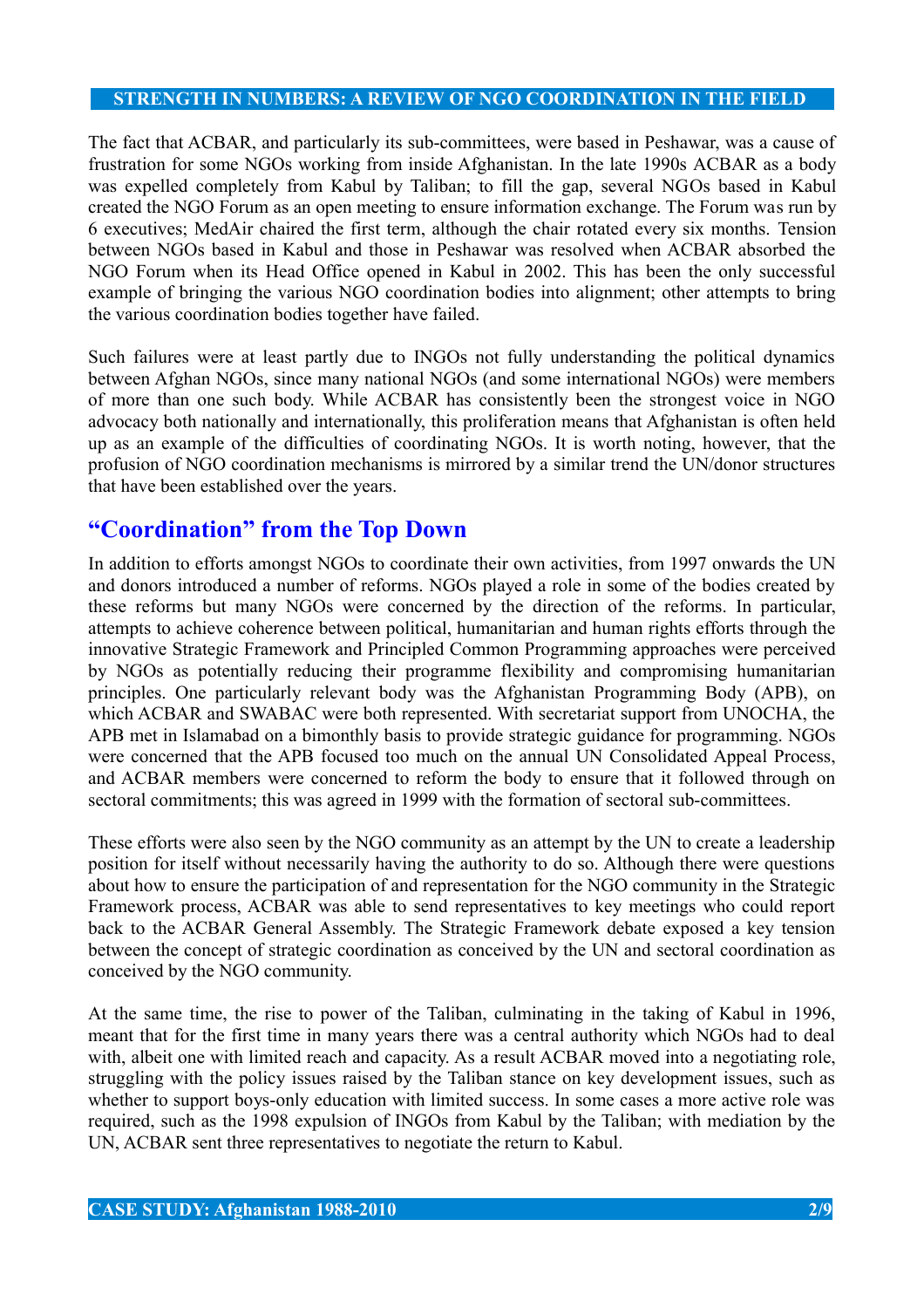However the latter half of the 1990s saw ACBAR entering a period of crisis. Although ACBAR has had a relatively stable donor base – with European Commission, Swiss Development Corporation, Danida and the Netherlands as long-term donors – there was a steady decline in funding from 1997- 2001, as donors felt that it had gone beyond its core business. From its inception, ACBAR drew a subscription fee from its members, but this covered 15-20% of running costs at most. It also raised a number of issues: many donors did not allow NGOs to use their project funding to cover their subscription, and did not want to provide project funding to ACBAR because of possible competition with their NGO partners. (ACBAR also created a novel income stream, albeit relatively small, by charging private companies to advertise their job vacancies on its website.)

## **Bouncing Back**

Following the 9/11 terrorist attacks on the US, events moved rapidly. The invasion of Afghanistan and removal of the Taliban from power, absorption of UNOCHA by the UN Assistance Mission in Afghanistan (UNAMA), creation of the Afghan Interim Administration (AIA), and the AIA's 2002 replacement by the Afghan Transitional Administration (ATA) changed the operating environment rapidly and completely. While the UN mission or Afghan government had internationallyrecognised mandates for coordination – making the case for a separate NGO coordination body less convincing to some – they had neither the capacity to carry that out or necessarily the legitimacy across the entire country, leaving a clear role for ACBAR.

ACBAR at this stage was on life support, with basic functions (such as thematic committees) maintained largely through the direct involvement of INGOs with a long-term commitment to the organisation. ACBAR's base in Peshawar – while perfectly suited for the cross-border operations that had dominated the 1980s and 1990s – put it at a strategic disadvantage now that the key meetings were being held in Kabul and Islamabad. In November 2001, the Steering Committee finally addressed the need for reform. Oxfam seconded an international staff member to act as ACBAR's Interim Coordinator while funds were raised and a permanent Executive Coordinator was recruited (a process which eventually took 9 months).

As older NGOs returned and newer NGOs arrived in Kabul, ACBAR began to grow again, with membership rising from 46 to 70 members in the course of 2002; the ACBAR Head Office moved to Kabul in 2002, followed by regional offices opening in Mazar-i-Sharif, Herat and Jalalabad (Peshawar remained as a sub-office until 2005). Governance remained the same as originally established, with the Steering Committee (SC) elected on an annual basis. A strict balance was maintained between international and national NGOs on the SC, although the Chair held the deciding vote and was always an Afghan representative. SC members tended to be drawn from the larger and older NGOs, which generally meant the SC could draw on a deep well of experience and wide range of contacts.

With a core membership that included most of the major INGOs and Afghan NGOs, ACBAR was taken seriously by the UN and was included in regular coordination meetings: however ACBAR sectoral committees were absorbed into UNAMA coordination meetings, although ACBAR coordination meetings continued to take place at province level. By the time the reform process was complete, ACBAR's services could be divided into five broad categories: information and communication (including facilitating coordination; policy and advocacy; capacity building and civil society mobilisation (including the NGO Code of Conduct – see below); government relations and legal services; and dealing with cross-cutting issues such as gender.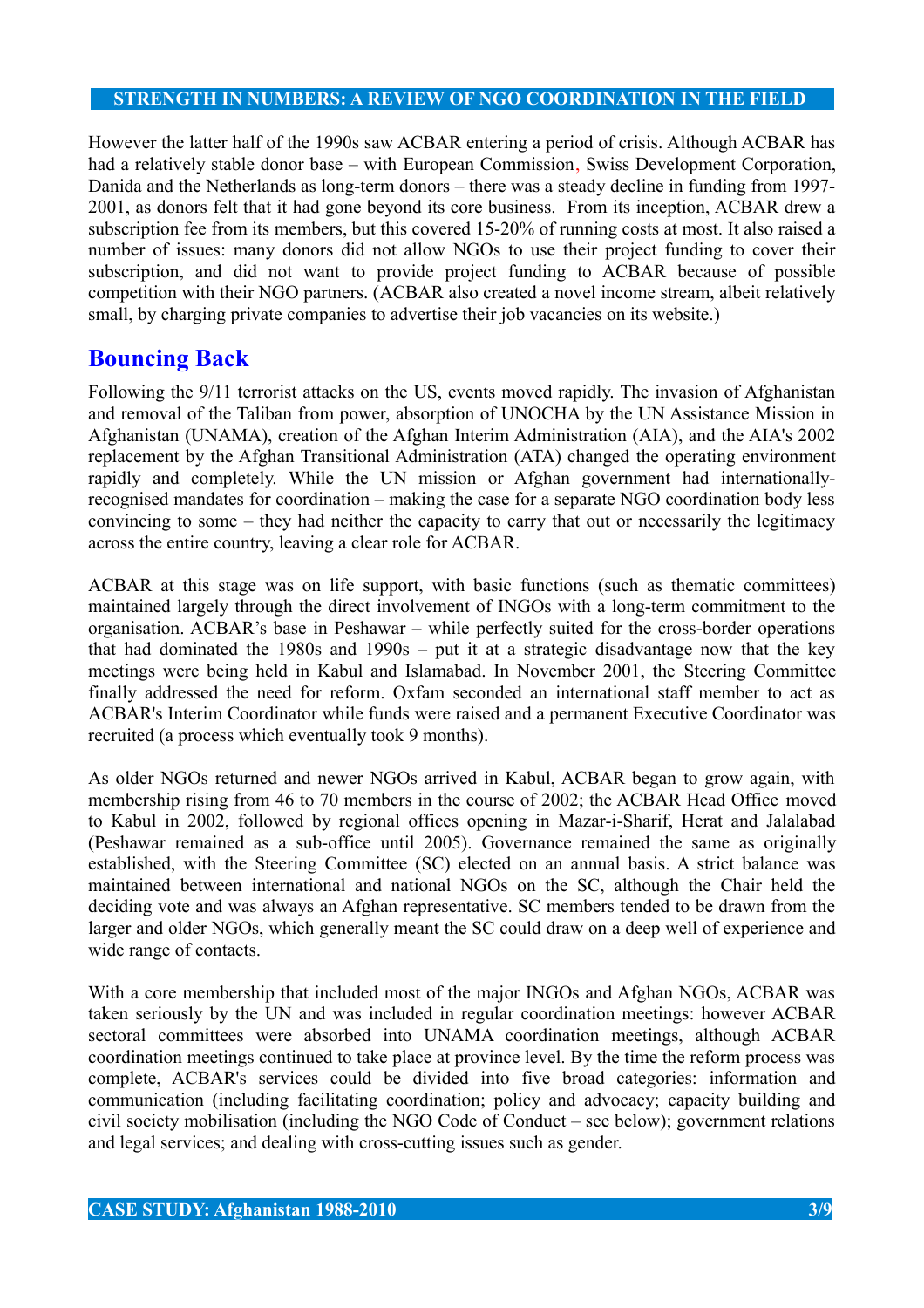The natural role for ACBAR was to move from coordination to advocacy on the wide range of issues raised by the new environment: government relations and legal analysis (NGO law, taxation, human resources and so forth), civil-military relations (ISAF and NATO – especially around the Provincial Reconstruction Teams, or PRTs) and broader issues such as aid effectiveness. ACBAR created a Policy and Advocacy Coordinator position, supported by key ACBAR members (particularly CARE), and was able to develop position papers to address some of these issues; funding was also made available for a diverse series of publications, including a Handbook for Understanding NGOs (targeted at the Afghan population), a Study of NGO relations with government and communities, and The Case for Small and Medium Enterprises.

## **Caught between Relief and Development**

The formation of the ATA was the biggest change and most difficult challenge faced by NGOs. For the first time in the experience of many organisations, there was an internationally-recognised government with the support of the donor community. NGOs that had been used to being the most important voice at the table found large institutional actors such as the EU, World Bank and USAID – as well as the UN operational agencies – establishing offices in Kabul. The creation of a government also changed the operating environment in a more political way: both the ATA and donor governments (particularly members of the NATO coalition) declared that Afghanistan was now a development situation.

Once the Afghan National Development Framework was introduced in 2002, donors became less supportive of NGOs and increasingly preferred to channel their funding through the government, and the NGO community had little choice but to embrace the transition from a humanitarian to development approach. However it was far from clear that Afghanistan was now a pure development scenario, as humanitarian needs remained persistent across the country, but few NGOs limited themselves to purely humanitarian activities and many NGOs found themselves caught between the two. In some cases NGOs failed to adhere to humanitarian principles because they believed that they were in a development situation, while in others they mistakenly applied humanitarian principles to development activities.

The natural desire of the ATA (and later the government that emerged from that Administration) to control NGO activities was in tension with the lack of government capacity to take on those activities (or even to coordinate them). This led to populist attacks on the NGO community by various government officials – up to and including the Afghan Assistance Coordination Authority, the body created in 2002 to oversee international aid. As a result the Ministry of Planning was given responsibility for NGO coordination in 2004-5 and took an aggressive approach. Accusations of NGO corruption and state disruption were amplified by national media and fed into a feeling among Afghans that progress since the fall of the Taliban was slower than they had been promised.

In some ways INGOs were partly responsible for the negative perceptions within the government. Years of bypassing central government, and sometimes even working against government wishes, had led to a strong sense of independence, and attacks from politicians served notice to NGOs that they could no longer operate in this way. However many government officials had also worked in the NGO community at some point in their career, some in senior positions and even on the ACBAR Board, and so there was a recognition that NGOs were indispensable in the delivery of basic services and their involvement essential in planning the transition from relief to development.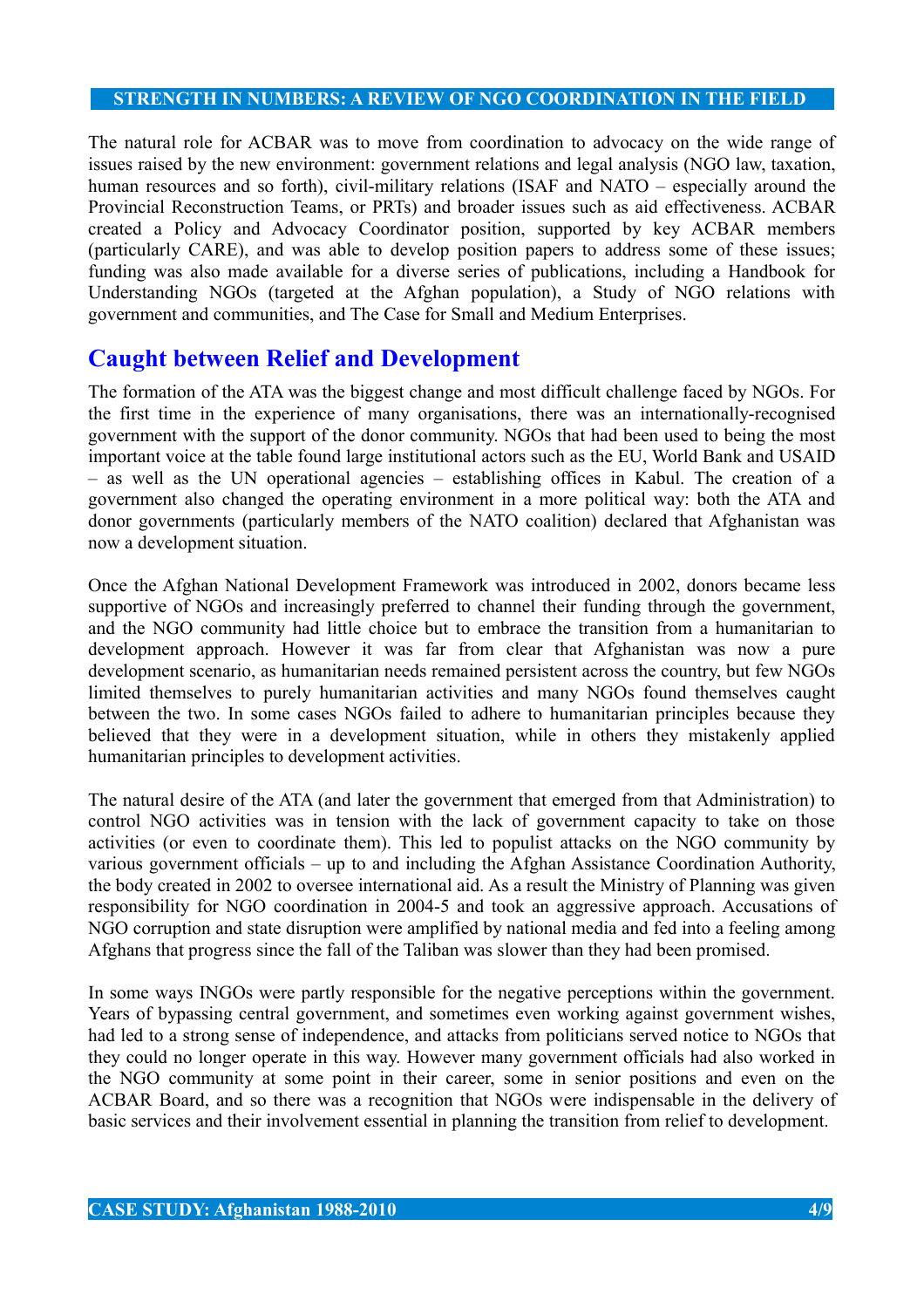ACBAR was invited to represent NGOs in meetings to develop the Afghan National Development Strategy (ANDS) from 2005, but the development of policy documents in post-Taliban Afghanistan was a far more complicated endeavour than it had been during the days of the APB. The number of actors involved had increased, the coordination structures were less clear, the overall process was more bureaucratic, and it proved difficult for many NGOs (including those with long experience in Afghanistan) to provide their inputs. ACBAR addressed this challenge by establishing a Secretariat in its Kabul office to represent Civil Society in the ANDS process, and by a series of publications fed into the process. These included a Guide to the Afghan National Development Strategy, six Advocacy Papers on various topics and a Report on the findings of the Afghanistan Pilot Participatory Poverty Assessment (APPPA) carried out through member and non-member NGOs.

## **Caught between Civil and Military**

While relations with the government remained difficult periodically, two other trends proved even more of a challenge. UNAMA was a political mission, and by absorbing UNOCHA it brought the UN's relief and development activities into a political framework. At the same time the approach taken by NATO militaries – particularly the PRTs that began operating in 2003 – blurred the lines between civilian and military development activities, and consequently between civilian and military actors. Both these trends took place against a backdrop of continuing violence as the Taliban mounted an insurgency, causing concern for the NGO community.

ACBAR developed civil-military guidelines to describe a protocol for NGO-military interactions in Afghanistan. From 2001 a civil-military Working Group began meeting in Kabul to address issues between the NGO community, CSOs and ISAF, facilitated by OCHA. However relations between the two sides were strained, turnover at the meetings was high, both sides began to send lower-level representatives and the working group was defunct by the end of 2009. ACBAR presented a concept note that was submitted to the UN, ISAF, NATO and the NGO community for a "Contact Group" of a small number of (primarily international) NGO country directors to meet with the ISAF deputy commander. This more informal concept, with no elections, no set agenda and lower expectations, was accepted and the group began to meet with a focus on preserving humanitarian space.

These issues exacerbated previously minor divisions between international and national NGO members. INGOs could afford to refuse funding from the PRTs based on principles of neutrality and impartiality, while national NGOs were in a more difficult position since they had more difficulty accessing funds; it was difficult for ACBAR to negotiate a position which accounted for both perspectives. While that tension persists, ACBAR took a leading role in advocacy around civilmilitary relations, adopting a strong position against military involvement in development work while acknowledging that such involvement had now become part of the operating environment.

## **Caught between Public and Private**

One of the issues at play in this debate was the question of what constitutes a legitimate NGO. From 2001-2004, around 2,400 NGOs had been "registered" with the government, but many international and national NGOs felt that some of these were not NGOs, but private contractors claiming NGO status. Facilitated by the International Centre for Not-for-Profit Law, government legislation clearly establishing a distinction between the two groups was presented in 2003 and passed in mid-2005, with ACBAR playing a crucial role in its development. Around 2003, 120 NGOs participated in a workshop, which lead to development of an NGO Code of Conduct, drafted jointly by ACBAR, ANCB, SWABAC and AWN. A Secretariat was created within ACBAR to finalise the draft, and the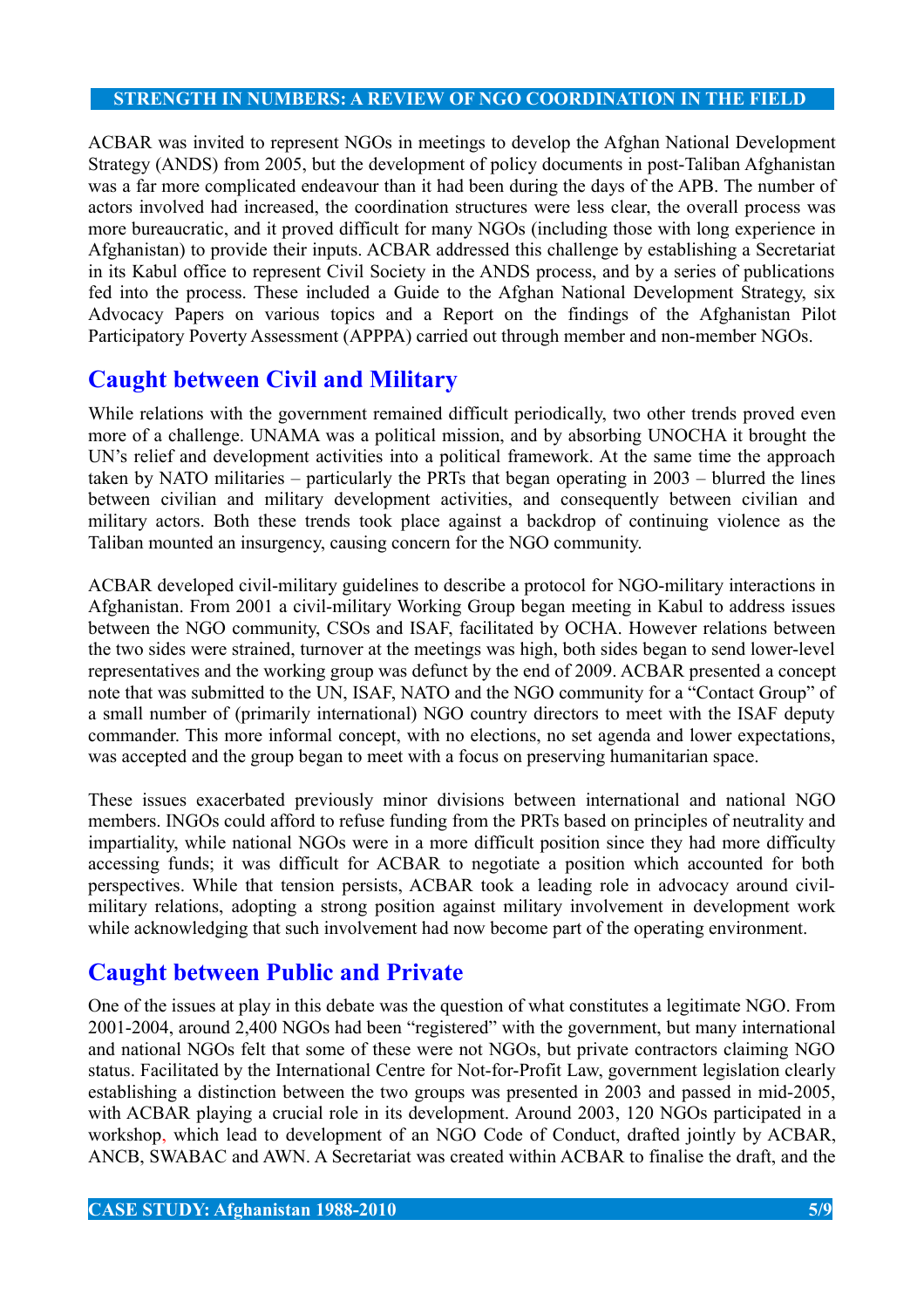Code launched in May 2005. To become a signatory (which is mandatory for ACBAR members), NGOs are required to submit documents proving their NGO status, including legal registration, coordination body membership, financial records, and proof of reporting to the relevant ministry.

While these activities represented good examples of NGOs coming together in the framework of a coordination body to successfully pursue common goals, some of ACBAR's efforts were not so successful. As early as 2001, ACBAR members recognised the need for a code of conduct to address issues such as ensuring comparable salaries between agencies and preventing poaching of staff. While there was agreement between the UN and the NGO community that such a code should be developed, the process was never completed and those human resources problems remain; however it should be noted that these problems are not unique to Afghanistan, but can be found in any situation where a large number of international organisations are operating.

ACBAR has also faced persistent challenges in engaging national NGOs in advocacy initiatives, for a variety of reasons: there were different understandings of what advocacy entailed, issues that were important to internationals were not always important to national organisations, and some organisations did not feel that advocacy formed part of their work. The continued existence of other coordination bodies mentioned earlier – some of whom sit on the same policy bodies as ACBAR – is testimony to the survival of Afghan civil society, although not necessarily its healthy growth.

## **The Afghanistan NGO Safety Office (ANSO)**

Towards the end of 2002 a number of US NGOs in Afghanistan realised the need for improved security. With support from the Security Advisory Group at InterAction, a proposal was prepared for USAID; however sensitivities about US support in the post-war period lead to funding being provided by ECHO and the Swiss Development Corporation. ANSO was established in 2003 as an independent project with offices in Kabul, Mazar-i-Sharif, Herat, Jalalabad and Kandahar. IRC hosted the project until 2006, after which Deutsche Welthungerhilfe (German Agro Action) took over hosting until the present day; the project was co-located with ACBAR in three of its five field offices until 2006, after which all of its offices became separate. Hosting responsibilities raised questions around overhead costs, organisational liability and reputational risk; it is worth remembering that at the time no NGO had the experience of managing such a project.

The situation in Afghanistan was chaotic and most stakeholders did not have a reliable source that could provide clear and accurate information; the only alternative source for security information were UN security reports, which suffered from bureaucratic restrictions that lead to accusations that they were vague, inaccurate and politically biased. As an independent body, ANSO could act as a facilitator for an open-source network that went beyond the NGO community, dealing with the one issue that affected every actor in the country; as an advisory body, it could then use the information gathered to develop and deliver products which added value for different actors in that network, but specifically for its NGO clients.

Key to ANSO's success was its client orientation, providing a range of services including security updates, daily alerts and location-specific advisories; organisational and personal security advice; analysis of security incidents; and coordination of security-related training (in partnership with RedR). Another critical success factor was the high level of engagement by the NGO community, particularly via the NGO Advisory Board. There is a consensus that ANSO is now a critical part of both the aid and security infrastructure in Afghanistan, and attempts have been made to replicate a similar model in other countries, most recently with the Paksafe project in Pakistan.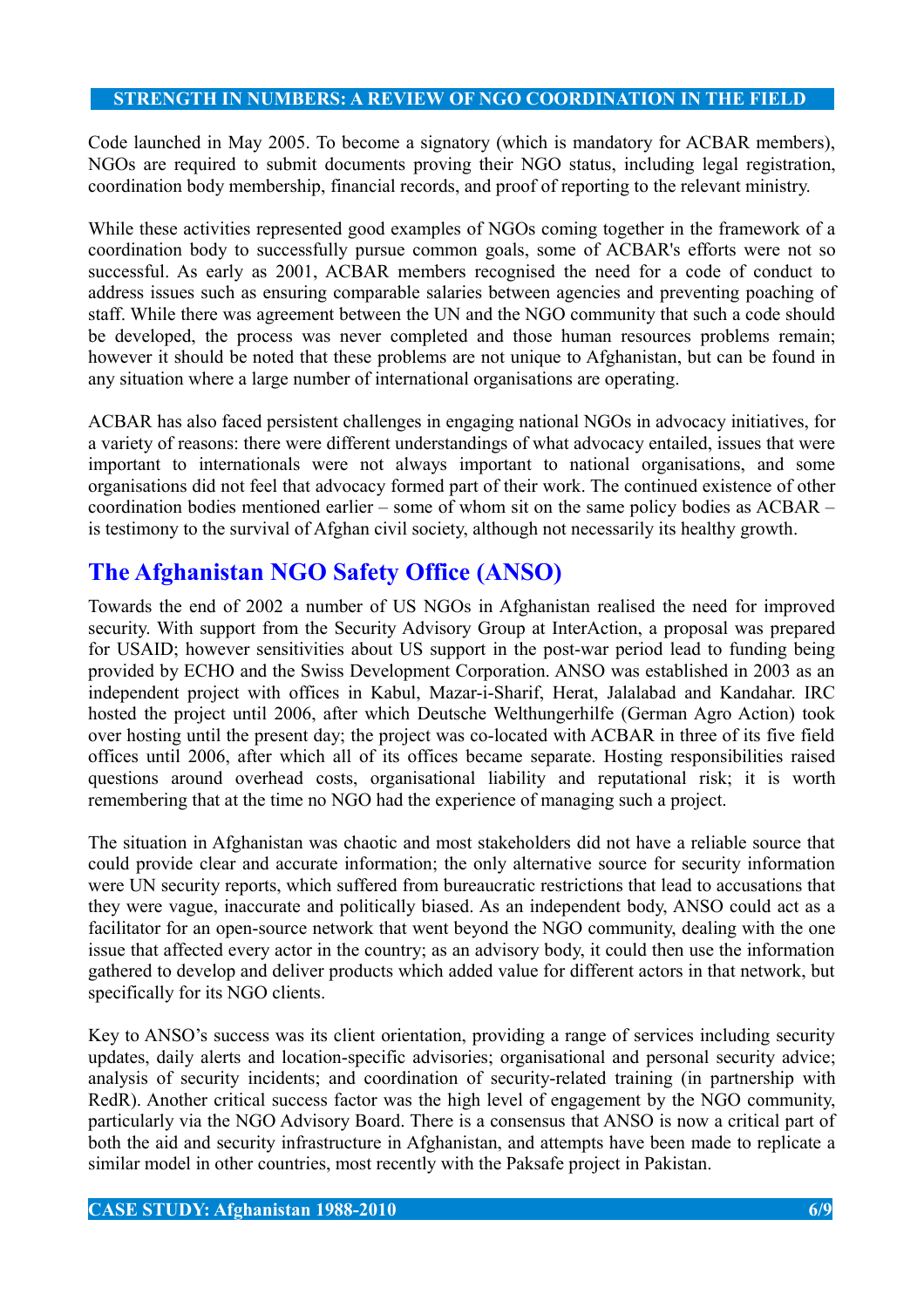Although risks remain, ANSO has avoided many of the potential pitfalls of working in Afghanistan. It has not become a target for armed opposition groups, it is not perceived as an intelligence agency by the national government, and it has managed to continue to provide sufficient analytical value to its NGO clients. In early 2011 ANSO registered as an NGO in the UK and was renamed as the International NGO Safety Organisation (INSO), with an explicit mission of replicating ANSO in other countries.

## **A brief update to 2010**

2008 saw severe deterioration in security across the country, leading to decreased access to basic education and health services for Afghans even as the UN introduced the cluster system of coordination. OCHA re-established an office in Afghanistan in January 2009 – although still within the UNAMA political framework – and, shortly after, a monthly Afghanistan Humanitarian Forum was launched, co-chaired by OCHA and ACBAR. This meeting, open to all humanitarian actors, was intended to provide a forum to discuss issues of concern that could be passed on to the UN Humanitarian Country Team meeting. By October 2009, eight clusters were operational; six of these had NGO deputy leads and one had an NGO co-chair. ACBAR continued to play a strong role, but the future of NGO coordination was uncertain in the face of continued violence within the country.

## **Critical Factors**

- This case study has focused on ACBAR as the most prominent NGO coordination body, but other NGO coordination bodies have played important roles at different times. The proliferation of NGO coordination bodies in Afghanistan reflects divisions within the NGO community, but also reflects the political and social climates in which they were formed, illustrating the reactive nature of NGO coordination.
- The relatively long history of ACBAR is both its strength and its weakness. On the one hand, it has managed to weather several periods of crisis successfully, managing to remain relevant despite the changing context. On the other, the institutional form of ACBAR was created in a very specific set of circumstances, and changes in those circumstances inevitably lead transitional periods in which questions of its role and relevance are resolved. ACBAR has more or less successfully negotiated these transitional periods, partly due to the perceived necessity of an NGO coordination body both by the NGOs and external actors.
- This durability has a negative as well as a positive lesson for NGO coordination. The history of ACBAR raises the difficult question: when should a coordination body cease its operations? Some respondents felt that the ACBAR Steering Committee should possibly have closed the organisation at times when it was clear that it was unable to play the representational role that was critical for its members. ACBAR has become so much part of the institutional landscape that it is hard for many to imagine it gone; while all respondents felt that ACBAR still has a role to play, this also inhibits discussion of an exit strategy.
- ACBAR's longevity compared to other coordination bodies leads to the question of whether its success was the result of a specific set of circumstances in Afghanistan, or whether it can be generalised to other situations. The consensus amongst respondents was that Afghanistan was a unique case for the NGO community, but that lessons can be learned; in particular, that the successes (and failures) of ACBAR have rested largely on the quality of leadership provided by ACBAR members (and later by the quality of full-time ACBAR staff).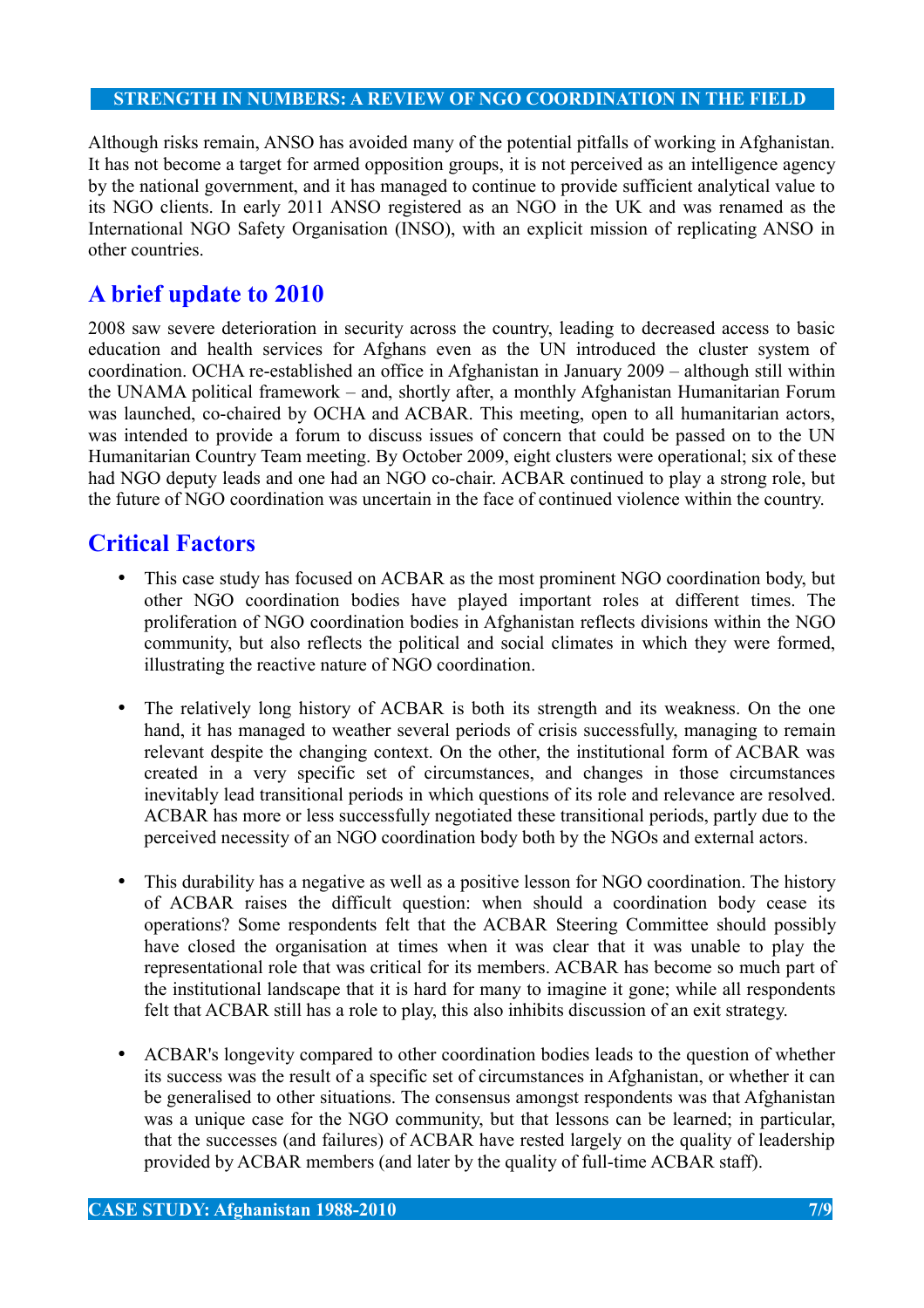- ACBAR fulfils a secretariat function for its membership, but has regularly expanded this function beyond the explicit requests of the membership. The Secretariat can only deal with those issues with the support of the membership, and it must be clear at all times that the General Assembly and Steering Committee are responsible for raising issues and pushing them forward. Given the demands on members' time, however, ACBAR Executive Directors have continually sought to balance supporting the membership and taking the lead on critical issues that must be addressed.
- While funding was more limited in the 1980s, NGOs undertook a wide range of activities supported by bilateral coordination within their own community; however this took place in the absence of a functioning state and a large degree of freedom for NGOs. Increased funding made a wider range of activities possible, but also increased the reliance of the mechanism on that funding. In addition a number of the NGO coordination bodies were initiated or encouraged by donor governments; while this could be seen as donors facilitating coordination, it has also increased the complexity of NGO coordination. Donors must take more responsibility, both in encouraging their grantees to participate in coordination activities and ensuring that their own policies do not complicate the situation.
- ACBAR and its members have had to negotiate between relief and development, civil and military, and public and private, but the single biggest defining factor has been the presence, role and capacity of the state. All respondents agreed that, despite the relative freedom of the stateless 1990s, and despite the challenges of maintaining productive relations with the post-Taliban government, a relatively well-functioning state was essential for the future of the country. The question of how NGOs fit into that picture has still not been resolved, however.
- In particular the difficulty of reconciling the competing requirements of relief and development has challenged ACBAR. While ACBAR was built around the principles of emergency response, the prolonged conflict environment of Afghanistan and lack of government capacity meant that many NGOs were undertaking what would usually be considered development activities while maintaining a relief mindset. This has made the transitions mentioned above more problematic, and has been one of the sources of conflict with the ATA
- The strength of ACBAR, clear both to its members and to external actors, is that of a common voice for 60-70 NGOs at key meetings in the relief and reconstruction effort. It also provides an element of continuity for the NGO members in an operating environment which has changed considerably and repeatedly over the years. In terms of activities, its key role has been that of information network, disseminating information and providing a forum for information exchange, although this remains a persistent challenge given the political and communication challenges of working in Afghanistan.